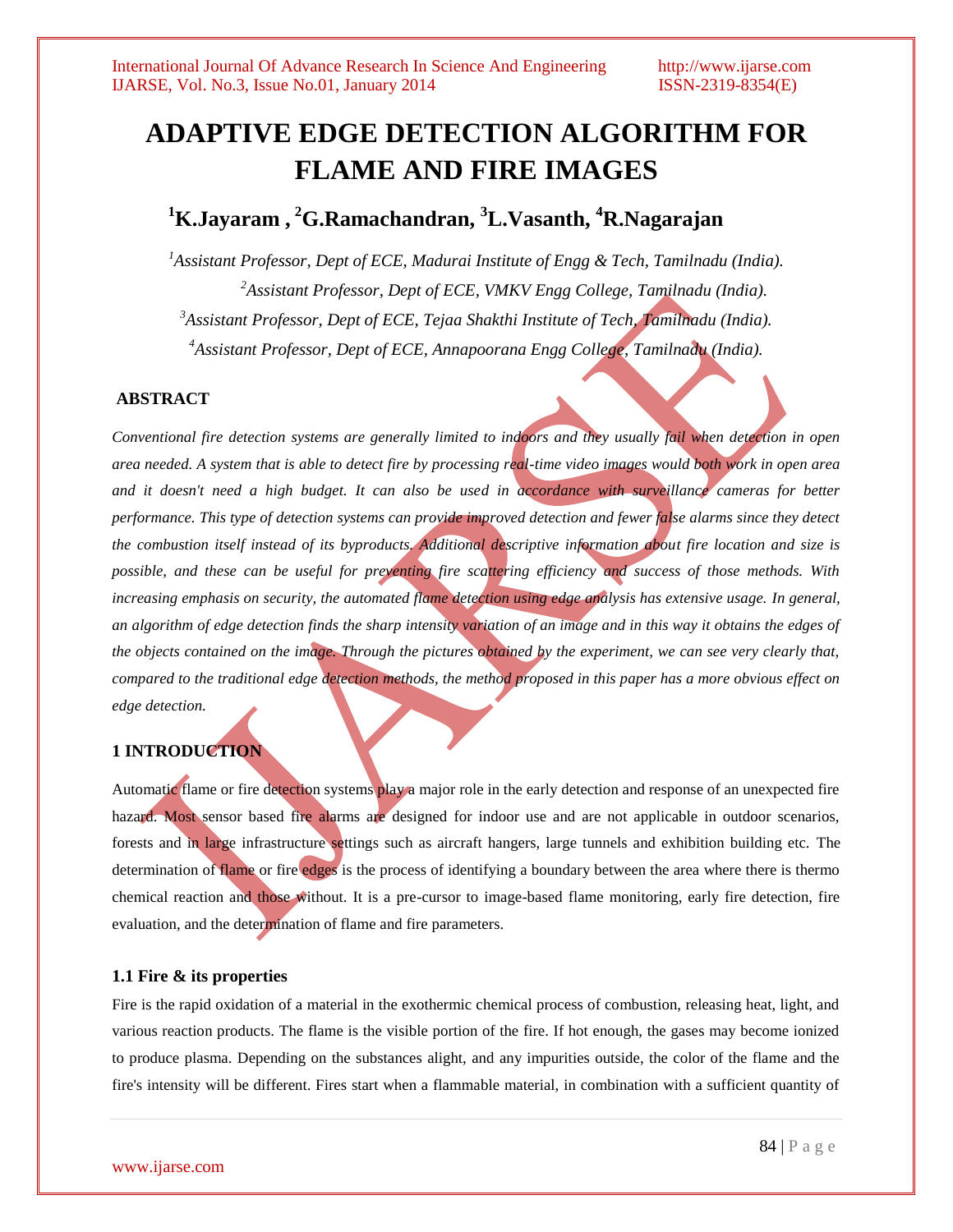an oxidizer such as oxygen gas or another oxygen-rich, is exposed to a source of heat or ambient temperature above the flash point for the fuel mix, and is able to sustain a rate of rapid oxidation that produces a chain reaction. Fire cannot exist without all of these elements in place and in the right proportions. Once ignited, a chain reaction must take place whereby fires can sustain their own heat by the further release of heat energy in the process of combustion and may propagate, provided there is a continuous supply of an oxidizer and fuel.

#### **1.2 Flame Edges**

During the process of heat up, the rising carbon atoms emit light. This heat produces light effect is called incandescence which causes the visible flame. Flame colour varies depending on what is being burned and how hot it is. Color variation within in a flame is caused by uneven temperature. The hottest part of a flame glows blue, and the cooler parts at the top glow orange or yellow.

Earth gravity determines how the flame burns. All the hot gases in the flame are much hotter and less dense than the surrounding air, so they move upward toward lower pressure. This is why fire typically spreads upward, and it's also why flames are always pointed at the top.

#### **1.3 Flame Edge Detection**

The determination of flame or fire edges is the process of identifying a boundary between the area where there is thermo chemical reaction and those without. It is a pre-cursor to image-based flame monitoring, early detection, fire evaluation, and the determination of flame and fire parameters.

A computing algorithm is thus proposed to define flame and fire edges clearly and continuously. The algorithm detects the coarse and superfluous edges in a flame image first and then identifies the edges of the flame fire and removes the irrelevant artifacts. The auto-adaptive feature of the algorithm ensures that the primary symbolic flame edges are identified for different scenarios. The methods do not emphasize the continuity and clarity of the flame and fire edges.

#### **1.4 Importance of Flame Edge Detection**

To meet the stringent standards on combustion efficiency and pollutant emissions, quantitative flame monitoring is becoming increasingly important. This has led to a wave of research on advanced flame imaging technologies, both in industry and laboratory research. In fire safety engineering, flame image processing is also emphasized as imagebased flame detectors are increasingly applied in fire detection systems. Compared to conventional flame detectors such as those based on optical sensing, ionization current detection, and thermocouple, image-based flame detectors are deemed more appropriate in fire detection because of their capability for remote detection of a small-sized fire, as well as having other advantages. As one of the important steps in flame and fire image processing, edge detection is often the precursor and lays a foundation for other processing.

The flame edges form a basis for the quantitative determination of a range of flame characteristic parameters such as shape, size, location, and stability. The definition of flame edges can reduce the amount of data processing and filter out unwanted information such as background noise within the image.Edge detection can preserve the important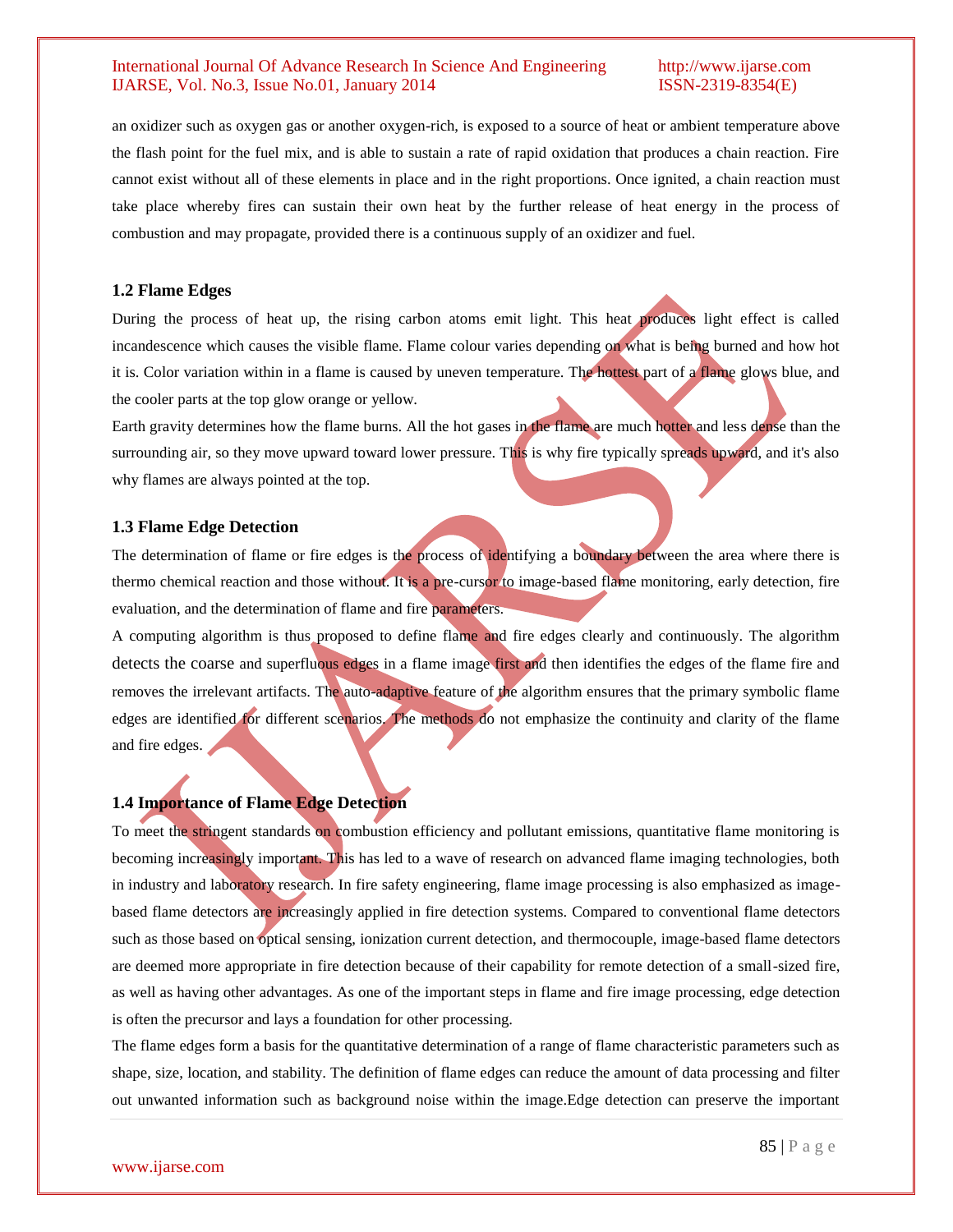structural properties of the flame and meanwhile shorten the processing time. Edge detection can be used to segment a group of flames. This is helpful for multiple flames monitoring in some industrial furnaces where a multi-burner system is used. Timely determination of flame edges can trigger a fire alarm and provide the fire fighters with information on fire type, combustible substances, exterior of the flame, etc. The movement of a detected flame edge can be used to distinguish real and false fire alarms.

### **II ANALYSIS OF EXPERIMENTAL RESULTS**

This project is demonstrated using the low-cost sensors which are commonly used as indoor and outdoor motion detectors. It can be utilized as fire sensors when coupled with appropriate processing. The main advantage of image based fire detection system over conventional sensors is its ability to detect the presence of fire from a distance which results in a faster response time.

#### **2.1 Experimental conditions**

In the first step of the proposed method moving object boundaries are estimated. The method does not require very accurate boundaries of moving regions. After a post-processing stage comprising of connecting the pixels, moving regions are encapsulated with their minimum bounding rectangles. To evaluate the performance of the system, a series of experiments were conducted on a candle light, serving to create a desirable and safe experimental environment. Air is supplied by a compressor. For each condition, the three-dimensional flame model was reconstructed for 50 times and the flame parameters were determined from each model. The average values of the parameters are then computed and their uncertainties calculated. Characterization of the flame after the contour extraction operation had been performed on the images of the flame; a three-dimensional model of the flame was reconstructed from its instantaneous images captured at each particular condition. It is evident that the flame shape is very dynamic, although there is a decrease in the flame size.



**Fig 2.1 Definition of Flame Parameters Fig. 2.2 Moving Pixels in Video and Their Minimum Bounding Box**

During the recognition phase the state history of length 20 image frames are determined for the moving object detected in the viewing range of the camera. This state sequence is fed to the walking and falling models. The model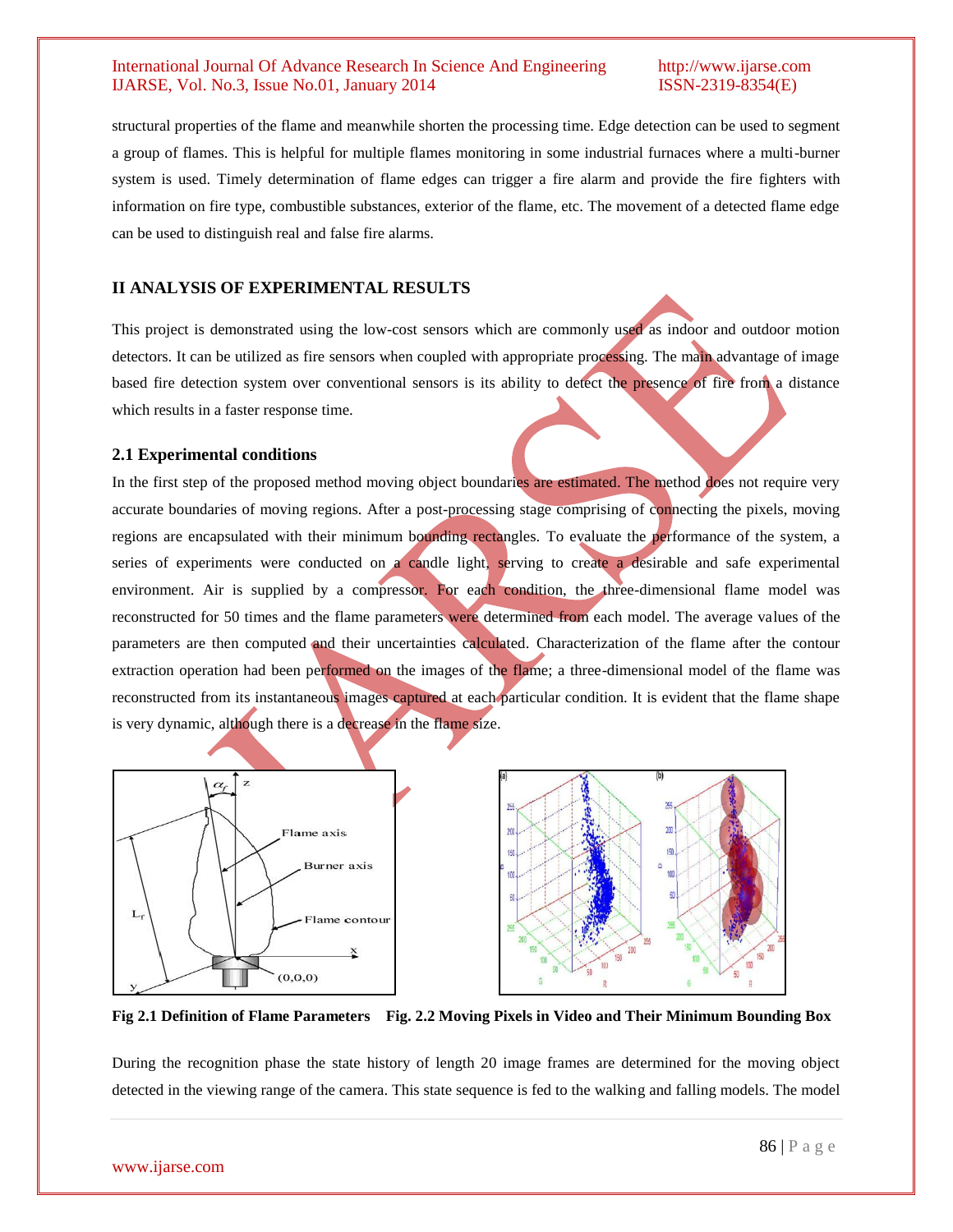yielding higher probability is determined as the result of the analysis for video track data. Edges extracted from nontrivial images are often hampered by fragmentation, meaning that the edge curves are not connected, edge segments are melted, or false edges that do not correspond to significant phenomena in the images shown in fig. 5.3. Hence a dedicated edge detection method for flame image processing is developed.



**Fig. 2.3 Example of noisy and processed flame images. (a) Original image.(b) Processed image of (a). (c) Original image with salt and pepper noise added.(d) Processed image of (c).**

### **III FLAME IMAGE PROCESSING USING MATLAB**

The developed algorithm can successfully detect clear edges of the flame and disregard unrelated artifacts, which common edge-detection methods cannot achieve. The proposed method makes it much easier to distinguish the flame region from the background. The algorithm can also be used to extract the edges of more complex flames such as turbulent diffusion flames or flames of pool.



#### **Fig 3.1 Uninterrupted Computing of Flame Perimeters from a Flame Video**

Fig. 3.1 is an example of the uninterrupted computing of the flame perimeters from a flame video. It would be difficult to obtain this result without the clear edge detection. Using the edge-detection algorithm, further work can be done to characterize the geometric features of flames and, consequently, establish their relationship with combustion conditions such as air/fuel inputs and emissions. The clearly defined flame edges will form a basis for subsequent processing of the flame images. Many flame videos are also tested for continuous edge detection so as to evaluate the robustness of the system. In Fig 2: Flame image processing for luminance image, adjusting grey level, smoothened image, horizontal edge, vertical edge, pre-threshold image, and final edge. It is clear that the flame edges detected using the Canny edge-detection method are unclear and discontinuous, while the results obtained using the Sobel operator show clear and continuous edges with parameters automatically adapted.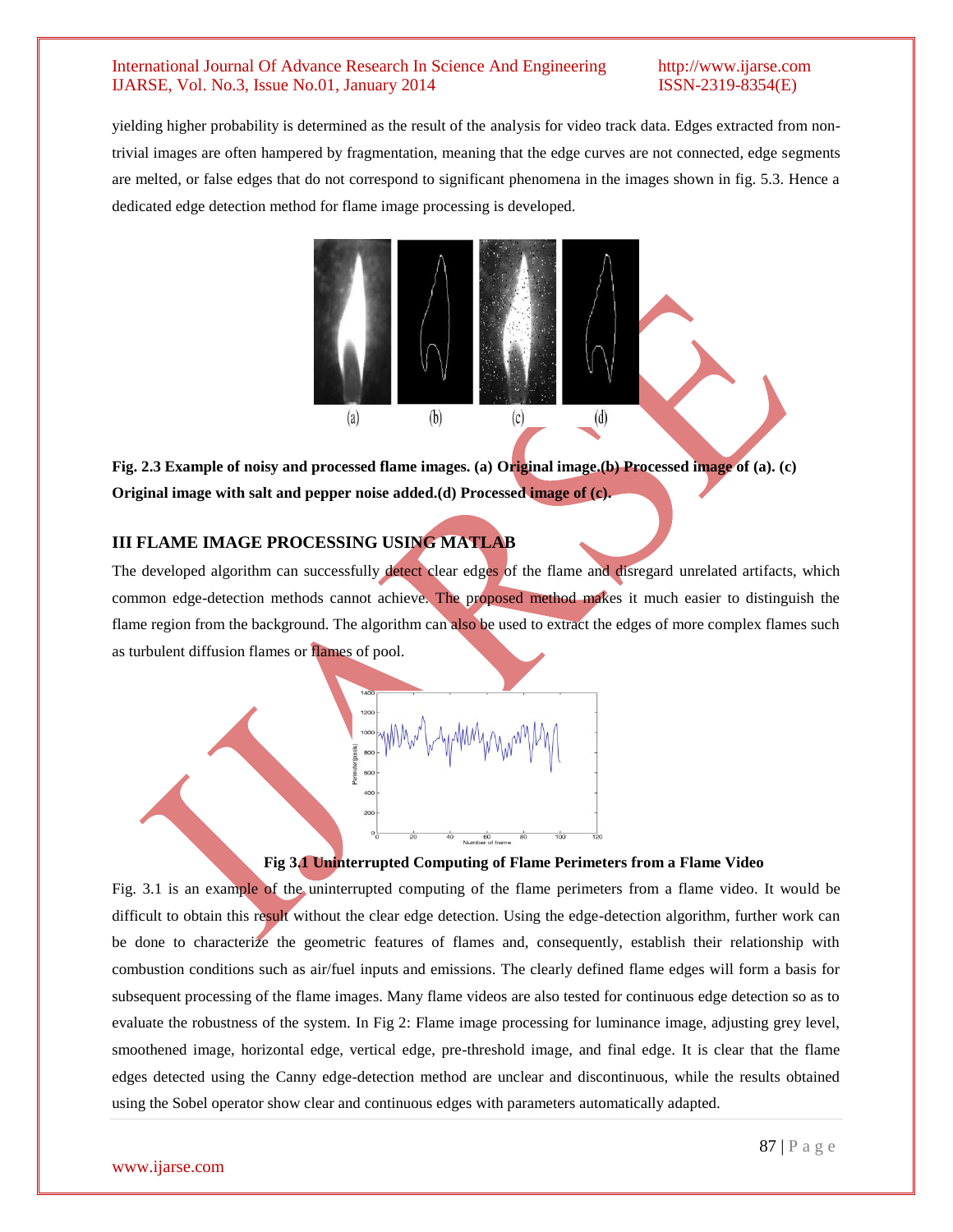



| File Edit Text Go Cell Tools Debug Desidop Window Help<br>□改圖 3 马路ウで 高空· 再中央内 图 · 日和清阳图图图 Stack Roo · 内 |                                                                           |                                                   | <b>BOB PO</b>    |
|---------------------------------------------------------------------------------------------------------|---------------------------------------------------------------------------|---------------------------------------------------|------------------|
|                                                                                                         |                                                                           |                                                   |                  |
| 旧语                                                                                                      | $-10$ + + 11 × 25 × 0                                                     |                                                   |                  |
| $1 -$                                                                                                   | clc                                                                       | $= 0 x$<br>Figure 2                               |                  |
| $2 -$                                                                                                   | clear all                                                                 | File Edit View Insert Tools Desidop Window Help > |                  |
| $3 -$                                                                                                   | close all                                                                 |                                                   |                  |
| $4 -$                                                                                                   | warning off all                                                           | Deus IS Sope 4 G DB = D                           |                  |
| $5 -$                                                                                                   |                                                                           |                                                   |                  |
| $6 -$                                                                                                   | (f p]=uigetfile('*.jpg','select image');                                  |                                                   |                  |
| $7 -$                                                                                                   | I=inread([p f]);                                                          |                                                   |                  |
| $8 -$                                                                                                   | figure (1), subplot (2, 4, 1), inshow (1);                                |                                                   |                  |
| $9 -$                                                                                                   | xlabel('Input Image');                                                    |                                                   |                  |
| 10                                                                                                      |                                                                           |                                                   |                  |
| $11 -$                                                                                                  | Fl-rob2vcbcr(I);                                                          |                                                   |                  |
| $12 -$                                                                                                  | $F = F1$ (;,;,1);                                                         |                                                   |                  |
| $13 -$                                                                                                  | subplot (2, 4, 2), inshow (F) ;                                           |                                                   |                  |
| $14 -$                                                                                                  | xlabel('luminance image');                                                |                                                   |                  |
| $15 -$                                                                                                  | $[n,n]=size(F)$ ;                                                         |                                                   |                  |
| 16                                                                                                      |                                                                           |                                                   |                  |
| 17                                                                                                      | %1.adjusting gray level                                                   |                                                   |                  |
| $18 -$                                                                                                  | Iad=adjust gray(F);                                                       |                                                   |                  |
| $19 -$                                                                                                  | subplot (2, 4, 3), inshow (Iad, []);                                      |                                                   |                  |
| $20 -$                                                                                                  | xlabel('adjusting gray level');                                           |                                                   |                  |
| 21                                                                                                      |                                                                           |                                                   |                  |
| $22^{\circ}$                                                                                            | %2.image smoothing                                                        |                                                   |                  |
| $23 -$                                                                                                  | mask=(1/115).*((2 4 5 4 2:4 9 12 9 4:5 12 15 12 5:4 9 12 9 4:2 4 5 4 21); |                                                   |                  |
| $24 -$                                                                                                  | (ml.nl)-size(mask);                                                       |                                                   |                  |
| 25                                                                                                      |                                                                           |                                                   |                  |
|                                                                                                         | $26  \sqrt{6r} i = 1m - (m1 - 1)$                                         |                                                   |                  |
|                                                                                                         |                                                                           | script                                            | Ln 18 Col 20 OVR |

 **Fig 3. 2 Flame Image Processing. Fig 3.3Flame Image Processing – Output.**

With a clearly defined flame edge, as shown in Fig 5.6, various flame parameters can be easily computed for the shape description. For instance, the flame area can be counted by the number of pixels inside the flame edge; the chain coding of a flame edge can be used to describe a 2-D flame/fire shape; the perimeter of a flame can be achieved by the total number of pixels of the detected flame edge boundary.

### **IV APPLICATIONS OF FLAME EDGE DETECTION**

In modern technology, flame analysis has various applications in industrial, medical, environmental engineering, automation of plants etc.

#### **4.1 Industrial Applications**

In new generation industries automation plays a big role for increasing production and efficiency. The safety level is improved using surveillance camera. The same images obtained from camera can be processed for analysing any fire accident using this algorithm and a 24 hour monitoring is obtained without additional expense. Real-time video codec component integrates the proposed fast and real-time monitoring video compression and decompression technique. Isotropic property of gradient magnitude. The magnitude of gradient is an isotropic operator which detects edges in any direction.

### **V CONCLUSION**

Nowadays fire detection and control in industrial sectors and commercial buildings are becoming a more important requirement due to the increased and intensive use of resources. The project on flame detection using edge search helps in identifying the flame image in video using Matlab software. After the flame characteristics are analyzed, a new flame edge-detection method has been developed and evaluated in comparison with conventional methods. Experimental results have demonstrated that the algorithm developed is effective in identifying the edges of irregular flames. The advantage of this method is that the flame edges in images detected are clear and continuous. Furthermore, with the change of scenarios, the parameters in the algorithm can be automatically adjusted. The clearly defined combustion region lays a good foundation for subsequent quantification of flame parameters, such as flame volume, surface area, flame spread speed, and so on. It is envisaged that this effective flame edge-detection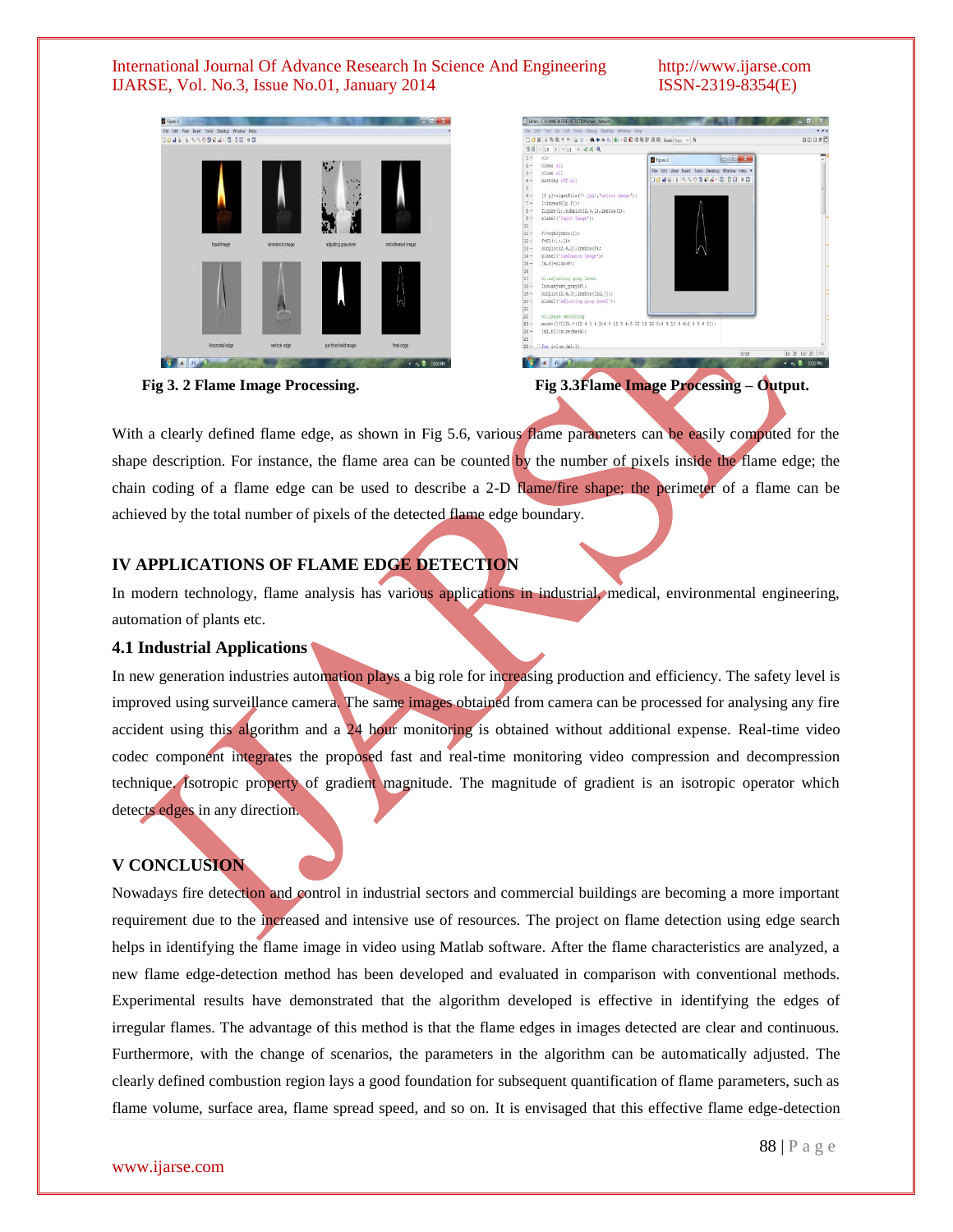algorithm can contribute to the in-depth understanding and advanced monitoring of combustion flames. The algorithm provides a useful addition to fire image processing and analysis in fire safety engineering.

#### **VI FUTURE ENHANCEMENT**

The project can be extended to handle different flame videos simultaneously. The system implemented was able to perform accurately, however there are some issues to be addressed. An optimization whose feasibility could be analyzed using the videos recorded at different climatic condition will give a better result for the program used.

Further work is required to evaluate the performance of the algorithm in real-life flame detection scenarios. No fire detection experiments were carried out using other sensing modalities such as ultra-violet (UV) sensors, near infrared (NIR) or middle wave-length infrared (MWIR) cameras, in this project.

#### **REFERENCES**

- [1] Grant Martin Image Processing & Computer Vision with Matlab. Mathworks Inc, 2001. Mathworks Inc, 2001.
- [2]A. El-Sayed Mohamed Algorithm Based Entropic Threshold for Edge Detection in Images.
- [3]Andrew Knight Basics of Matlab and Beyond.CRC Press, 2000.
- [4]B. Ugur Toreyin, A. Enis C¸ Etin, Yigithan Dedeo Glu -Flame Detection in Video Using Hidden Markov Models. Bilkent'2008, IEEE ICIP,pp1230-1236.
- [5]B.Ugur Toreyin, A Enis C, Etin,Yigithan Dedeo Glu, UgUr GuDu Kbay B, Computer Vision Based Method For Real-Time Fire And Flame Detection. Pattern Recognit. Lett., vol. 27, no. 1, pp. 49–58, Jan. 1, 2006.
- [6]B.Ugur Toreyin, A. Enis C¸ Etin Online Detection of Fire in Video. Bilkent'2007, pp2-7.
- [7]B.Ugur Toreyin, Beh Cet U Fire Detection Algorithms Using Multimodal Signal and Image Analysis.
- [8]B.Ugur Toreyin, Enis C, Osman Gunay, Kasım Tas¸ Demir Video Based Wild Fire Detection at Night. Bilkent'2009, pp2-21
- [9]Brian D.Hahn, D.T. Valentine Essential Matlab for Engineers and Scientists.Elsevier Books, 2007
- [10]Charles K Mc mahon Combustion Processes in Wild Land Fuels.
- [11]Christos Xenophontos A Beginner's Guide to Matlab.Loyola Press, 2002.
- [12]Elif Aybar Sobel Edge Detection Method for Matlab.
- [13]Fa-Xin Yu, Jing-Yong Su, Zhe-Ming Lu, Ping-He Huang, Jeng-Shyang Pan Multi-Feature Based Fire Detection in Video.
- [14]G.Yan Yong Three-Dimensional Visualization and Quantitative Characterisation of Fossil Fuel Flames using Digital Imaging Techniques.
- [15]Gonzalez Digital Image Processing Using Matlab. PHI,2005.
- [16]Grant Martin Image Processing & Computer Vision with Matlab. Mathworks Inc, 2002. Mathworks Inc, 2002.
- [17]HC Bheemul, G Lu, Y Yan Three Dimensional Visualization and Quantitative Characterization of Gaseous Flames. Pattern. Recog., 40, 2007, pp. 609-618.
- [18]Hou.Z.J, G.W. Wei A New Approach to Edge Detection.